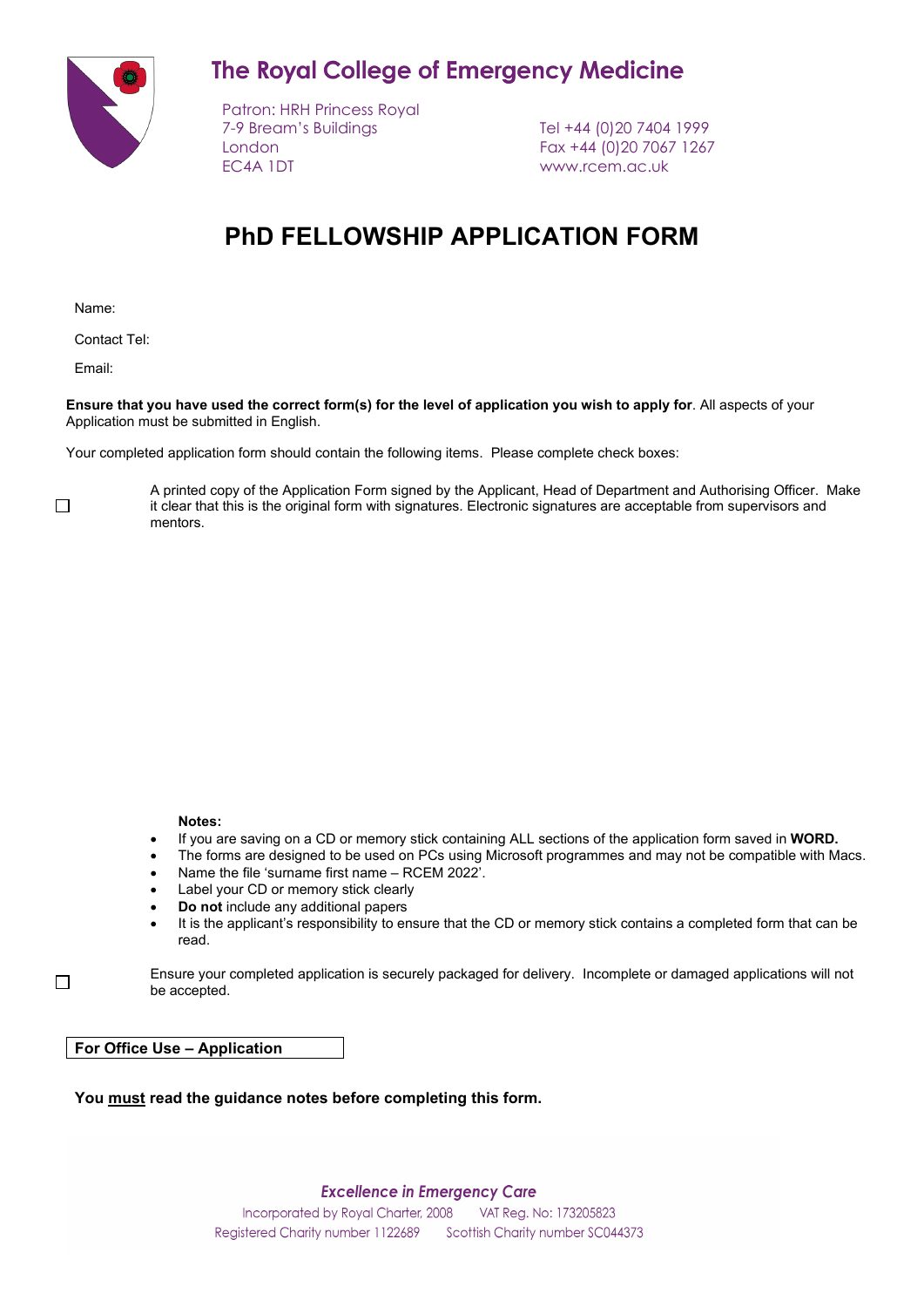# **SECTION A – Application Summary**

| A1. Candidate                                                                                                          |                                                                                                                                            |              |
|------------------------------------------------------------------------------------------------------------------------|--------------------------------------------------------------------------------------------------------------------------------------------|--------------|
| Surname                                                                                                                | Forename                                                                                                                                   | <b>Title</b> |
| Do you currently hold an NIHR Award?                                                                                   | If yes, please specify                                                                                                                     |              |
| Are you currently or have you previously been an Academic<br>Clinical Fellow, Clinical Lecturer or In-Practice Fellow? |                                                                                                                                            |              |
| If Other please give brief description on awards:                                                                      |                                                                                                                                            |              |
|                                                                                                                        |                                                                                                                                            |              |
| <b>A2. Current Appointment</b><br>Job Title<br>Department<br>Institution/Organisation<br><b>Address</b>                |                                                                                                                                            |              |
| Town/City<br>Telephone<br>Email                                                                                        | Postcode                                                                                                                                   |              |
| Date of commencement                                                                                                   | Date of termination (if known)                                                                                                             |              |
| *****<br>Is this a full-time post?                                                                                     | If no, please give wte                                                                                                                     | $\%$         |
| *****<br>Is this a permanent post?                                                                                     |                                                                                                                                            |              |
| Current grade                                                                                                          | <b>Current salary</b><br>Provide an approximate breakdown (%) of how your current appointment is divided between the following activities: |              |
| Service/clinical<br>Teaching                                                                                           | Research<br>Other                                                                                                                          |              |
| If Other please give brief description:                                                                                |                                                                                                                                            |              |
|                                                                                                                        |                                                                                                                                            |              |
| A3. Correspondence Address (if different from above)                                                                   |                                                                                                                                            |              |
| Address                                                                                                                |                                                                                                                                            |              |
| Town/City                                                                                                              |                                                                                                                                            | Postcode     |
| Email                                                                                                                  |                                                                                                                                            | Telephone    |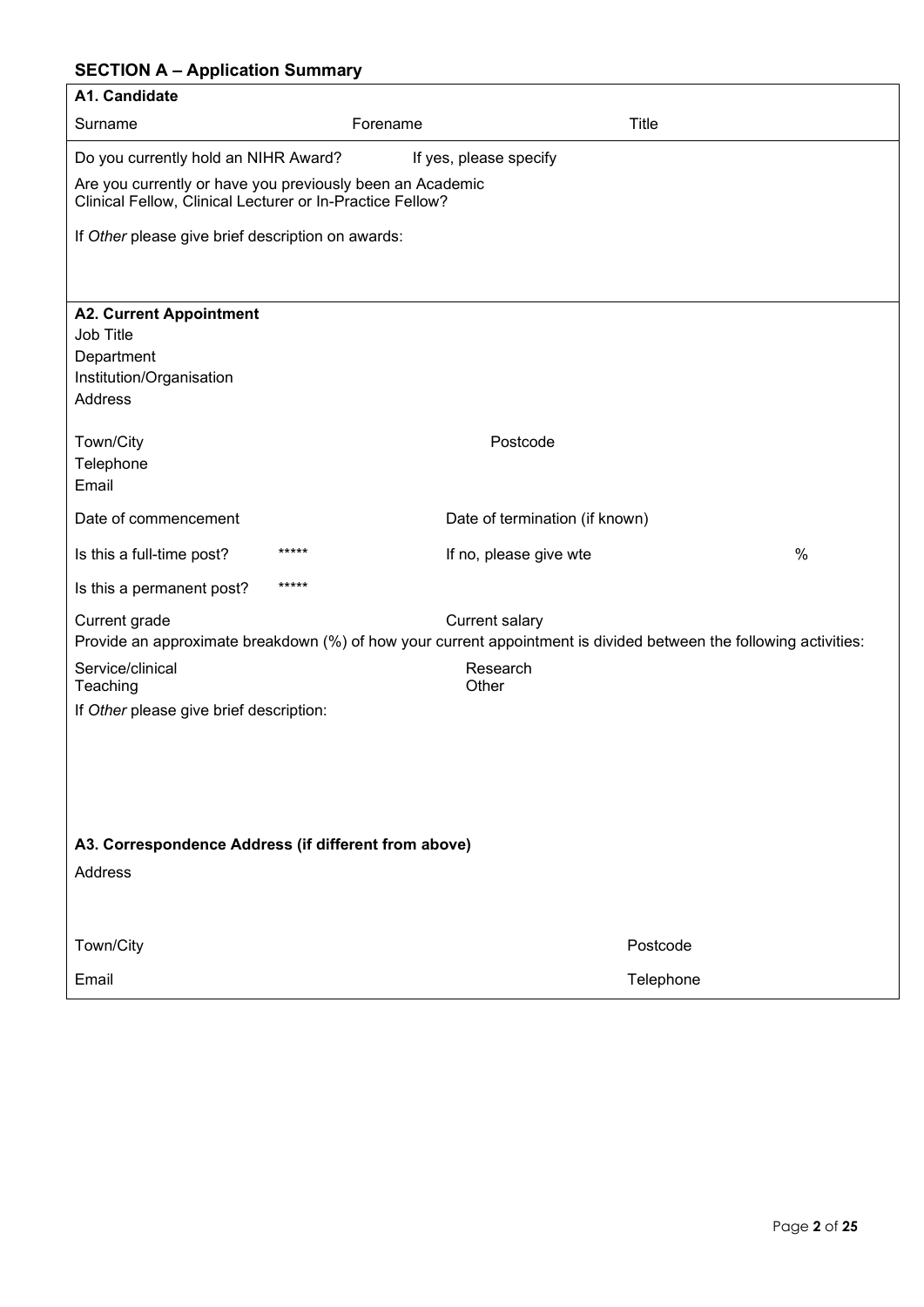# **A4. Proposed Academic Host (Higher Education Institution)**

Department

Institution

# **Proposed Employing Host (If different from above)**

Department

Institution

**A5. Short Title of Proposed Research (No more than 150 words)**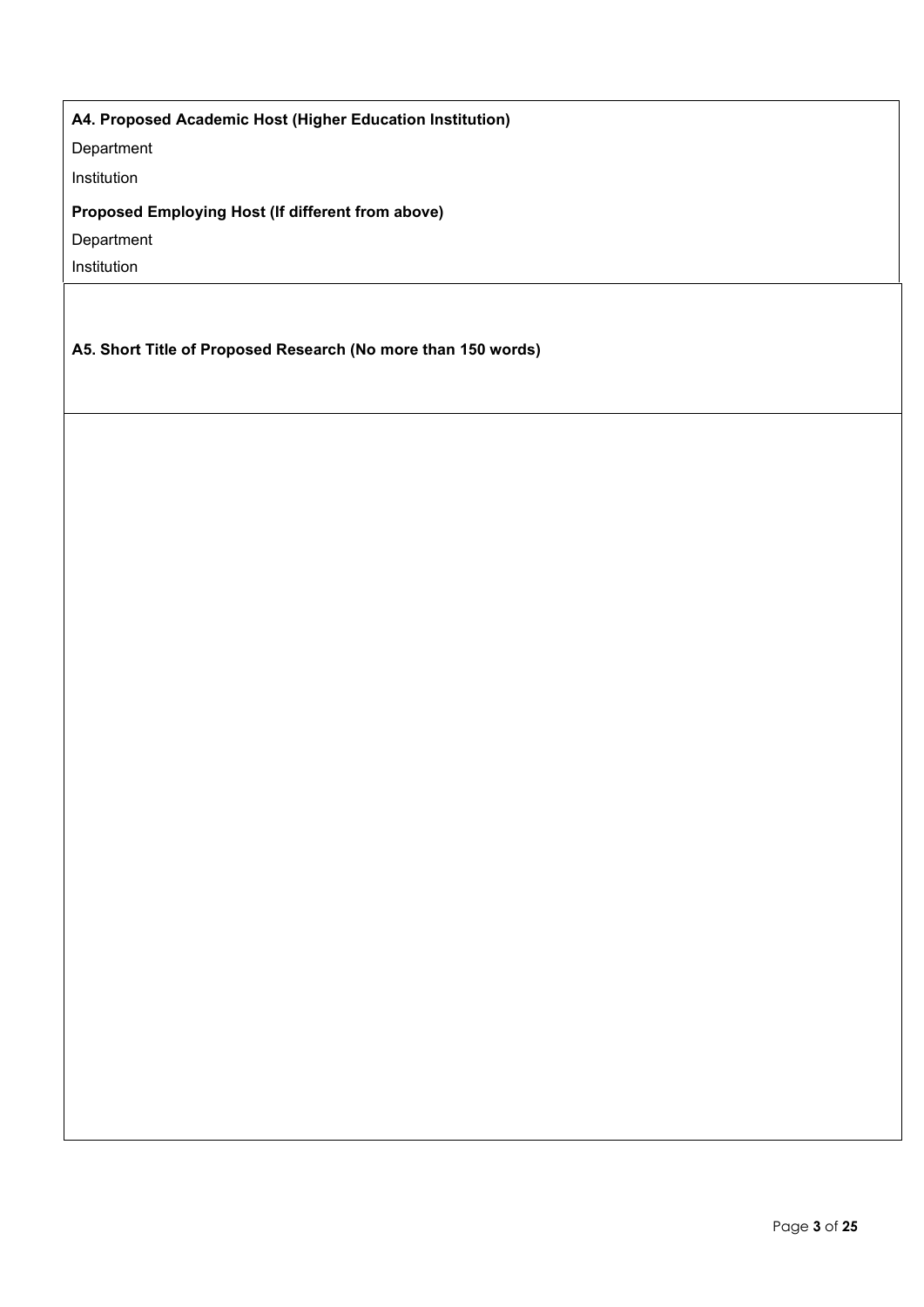| A8. Fellowship Schedule       |   |        |
|-------------------------------|---|--------|
| Proposed Start Date:          |   |        |
| Proposed duration:            |   | months |
| A9. Total Cost of Fellowship: | £ |        |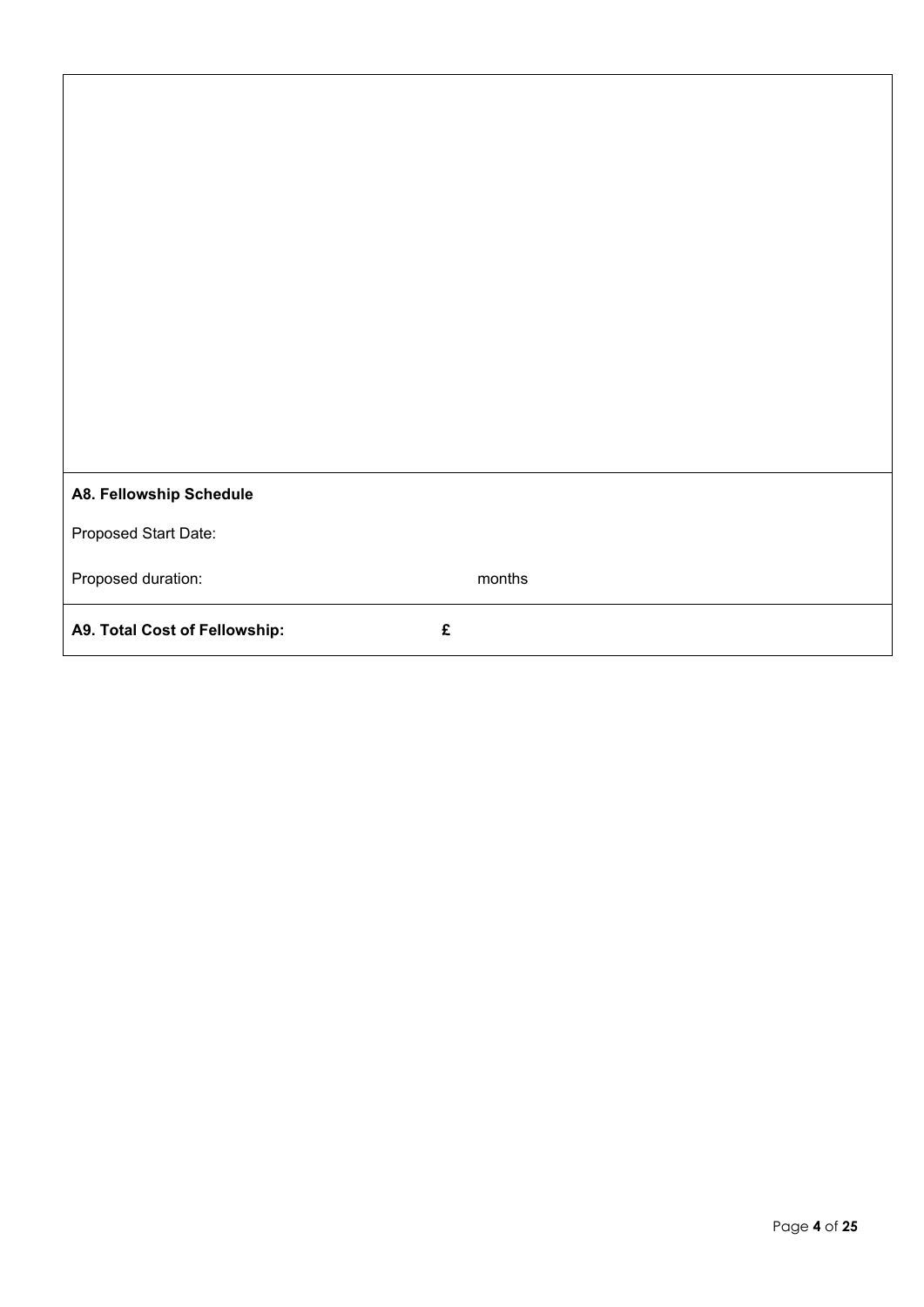|                                            |       | $\epsilon$ . $\epsilon$ is a substitution of $\epsilon$ is the state of $\epsilon$ |             |                                 |                        |
|--------------------------------------------|-------|------------------------------------------------------------------------------------|-------------|---------------------------------|------------------------|
|                                            |       | B1. Professional Qualifications, Degrees, Diplomas, etc.                           |             |                                 |                        |
| Qualification                              | Class | Subject                                                                            | Institution | <b>Start Date</b><br>(dd/mm/yy) | End Date<br>(dd/mm/yy) |
|                                            |       |                                                                                    |             |                                 |                        |
|                                            |       |                                                                                    |             |                                 |                        |
|                                            |       |                                                                                    |             |                                 |                        |
|                                            |       |                                                                                    |             |                                 |                        |
|                                            |       |                                                                                    |             |                                 |                        |
|                                            |       |                                                                                    |             |                                 |                        |
|                                            |       |                                                                                    |             |                                 |                        |
|                                            |       |                                                                                    |             |                                 |                        |
|                                            |       |                                                                                    |             |                                 |                        |
|                                            |       |                                                                                    |             |                                 |                        |
|                                            |       |                                                                                    |             |                                 |                        |
|                                            |       |                                                                                    |             |                                 |                        |
| <b>B2. Regulatory Body Registration</b>    |       |                                                                                    |             |                                 |                        |
|                                            |       |                                                                                    |             |                                 |                        |
|                                            |       |                                                                                    |             |                                 |                        |
|                                            |       |                                                                                    |             |                                 |                        |
|                                            |       |                                                                                    |             |                                 |                        |
|                                            |       |                                                                                    |             |                                 |                        |
| <b>Regulatory Body Registration Number</b> |       |                                                                                    |             |                                 |                        |

# **SECTION B – Applicant's Profile to Date**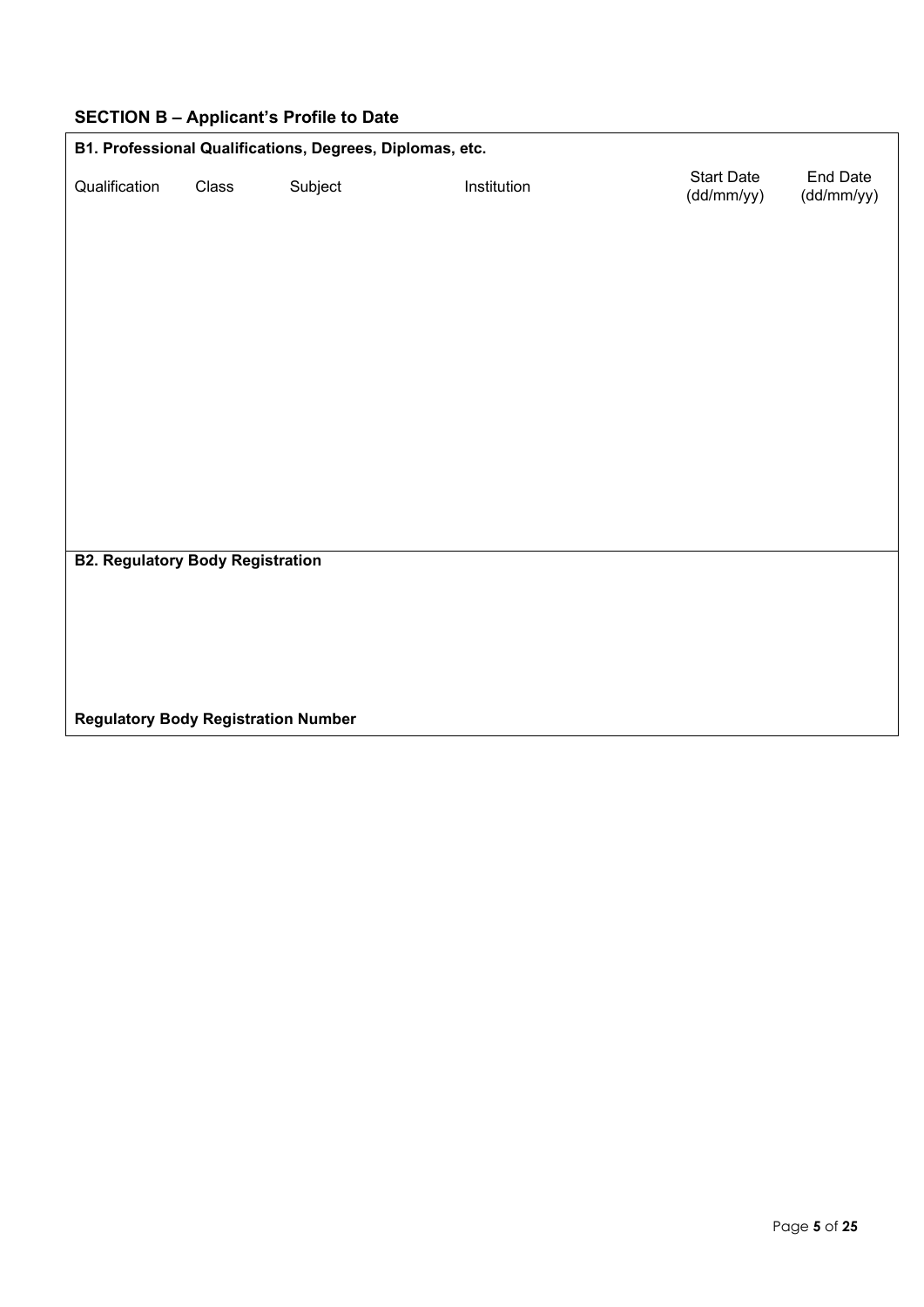| <b>B3. Employment History</b>                                                           |             |                                 |                        |                           |
|-----------------------------------------------------------------------------------------|-------------|---------------------------------|------------------------|---------------------------|
| Job Title                                                                               | Institution | <b>Start Date</b><br>(dd/mm/yy) | End Date<br>(dd/mm/yy) | Full-time<br>or Part-time |
|                                                                                         |             |                                 |                        |                           |
|                                                                                         |             |                                 |                        |                           |
|                                                                                         |             |                                 |                        |                           |
|                                                                                         |             |                                 |                        |                           |
|                                                                                         |             |                                 |                        |                           |
|                                                                                         |             |                                 |                        |                           |
|                                                                                         |             |                                 |                        |                           |
|                                                                                         |             |                                 |                        |                           |
| <b>B4. Employment Breaks</b>                                                            |             |                                 |                        |                           |
|                                                                                         |             |                                 | <b>Start Date</b>      | End Date                  |
|                                                                                         |             |                                 | (dd/mm/yy)             | (dd/mm/yy)                |
|                                                                                         |             |                                 |                        |                           |
|                                                                                         |             |                                 |                        |                           |
|                                                                                         |             |                                 |                        |                           |
|                                                                                         |             |                                 |                        |                           |
|                                                                                         |             |                                 |                        |                           |
|                                                                                         |             |                                 |                        |                           |
|                                                                                         |             |                                 |                        |                           |
|                                                                                         |             |                                 |                        |                           |
| <b>B5. Nationality/Residency Requirements</b>                                           |             |                                 |                        |                           |
| What is your nationality?<br>Do you require or currently hold a working permit or visa? |             |                                 |                        |                           |
| The permit/visa must cover the duration of the Fellowship.                              |             |                                 |                        |                           |
| If yes, please give details:                                                            |             |                                 |                        |                           |
|                                                                                         |             |                                 |                        |                           |
|                                                                                         |             |                                 |                        |                           |
|                                                                                         |             |                                 |                        |                           |
|                                                                                         |             |                                 |                        |                           |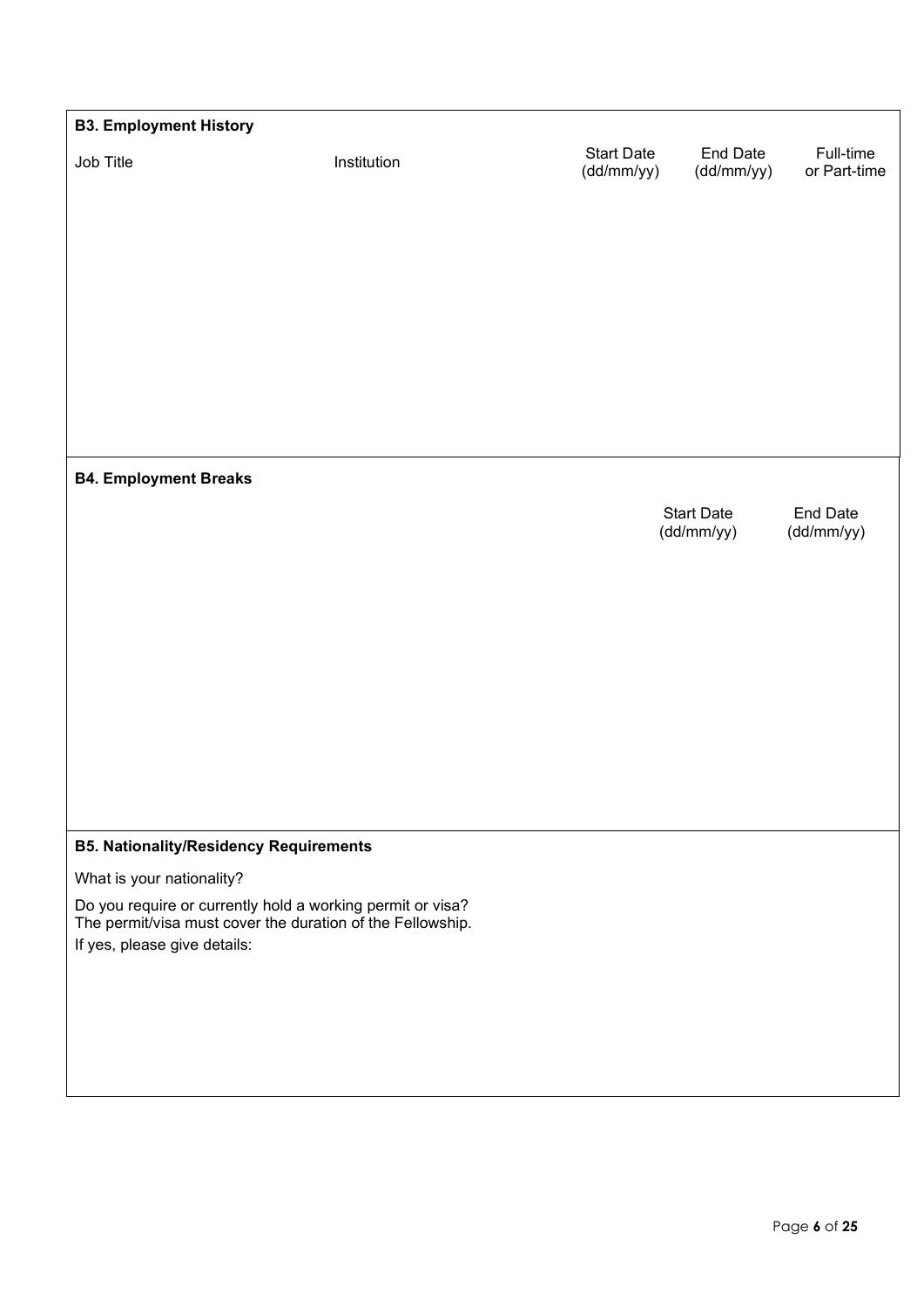| <b>B6. Higher Degrees</b>                                      |                                                                                                                                                                                                                                |
|----------------------------------------------------------------|--------------------------------------------------------------------------------------------------------------------------------------------------------------------------------------------------------------------------------|
| What is the name of the degree?                                | Are you registered for, or undertaking, a Masters level degree at the time of making this application?                                                                                                                         |
| Are you studying full or part time?                            |                                                                                                                                                                                                                                |
| Start date                                                     | Completion date                                                                                                                                                                                                                |
|                                                                | At the time of making this application, how much work have you undertaken towards your Masters degree?                                                                                                                         |
|                                                                |                                                                                                                                                                                                                                |
|                                                                |                                                                                                                                                                                                                                |
|                                                                |                                                                                                                                                                                                                                |
|                                                                |                                                                                                                                                                                                                                |
|                                                                |                                                                                                                                                                                                                                |
|                                                                | If you are undertaking an MPhil degree, is it the first phase of study towards gaining a PhD?                                                                                                                                  |
|                                                                | Are you registered for or undertaking a research doctorate (PhD/MD/DPhil) at the time of making this application?                                                                                                              |
| If yes, what is the name of the degree?                        |                                                                                                                                                                                                                                |
| What is the title of the programme of work?                    |                                                                                                                                                                                                                                |
|                                                                |                                                                                                                                                                                                                                |
|                                                                |                                                                                                                                                                                                                                |
| Are you studying full or part time?                            |                                                                                                                                                                                                                                |
| What was the date of registration for your research doctorate? |                                                                                                                                                                                                                                |
|                                                                |                                                                                                                                                                                                                                |
|                                                                | Give a brief account of the work you have undertaken towards your research doctorate degree to date. You are also<br>required to complete Section M of the application form which should be signed by your primary supervisor. |
|                                                                |                                                                                                                                                                                                                                |
|                                                                |                                                                                                                                                                                                                                |
|                                                                |                                                                                                                                                                                                                                |
|                                                                |                                                                                                                                                                                                                                |
|                                                                |                                                                                                                                                                                                                                |
|                                                                |                                                                                                                                                                                                                                |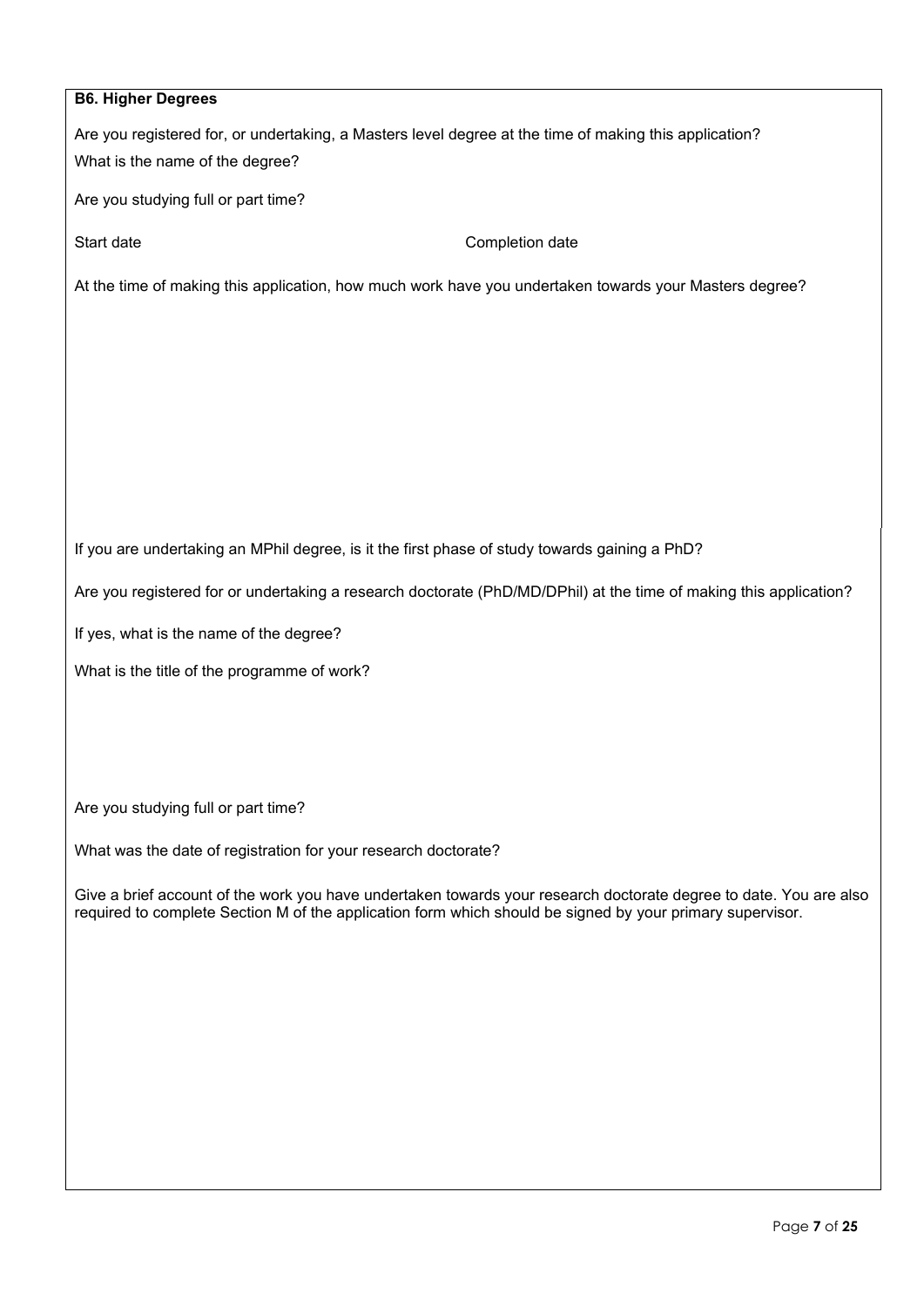**B7. Research Experience**

**B8. Publications**

Mark with an asterisk (\*) the publication that you consider to be your best.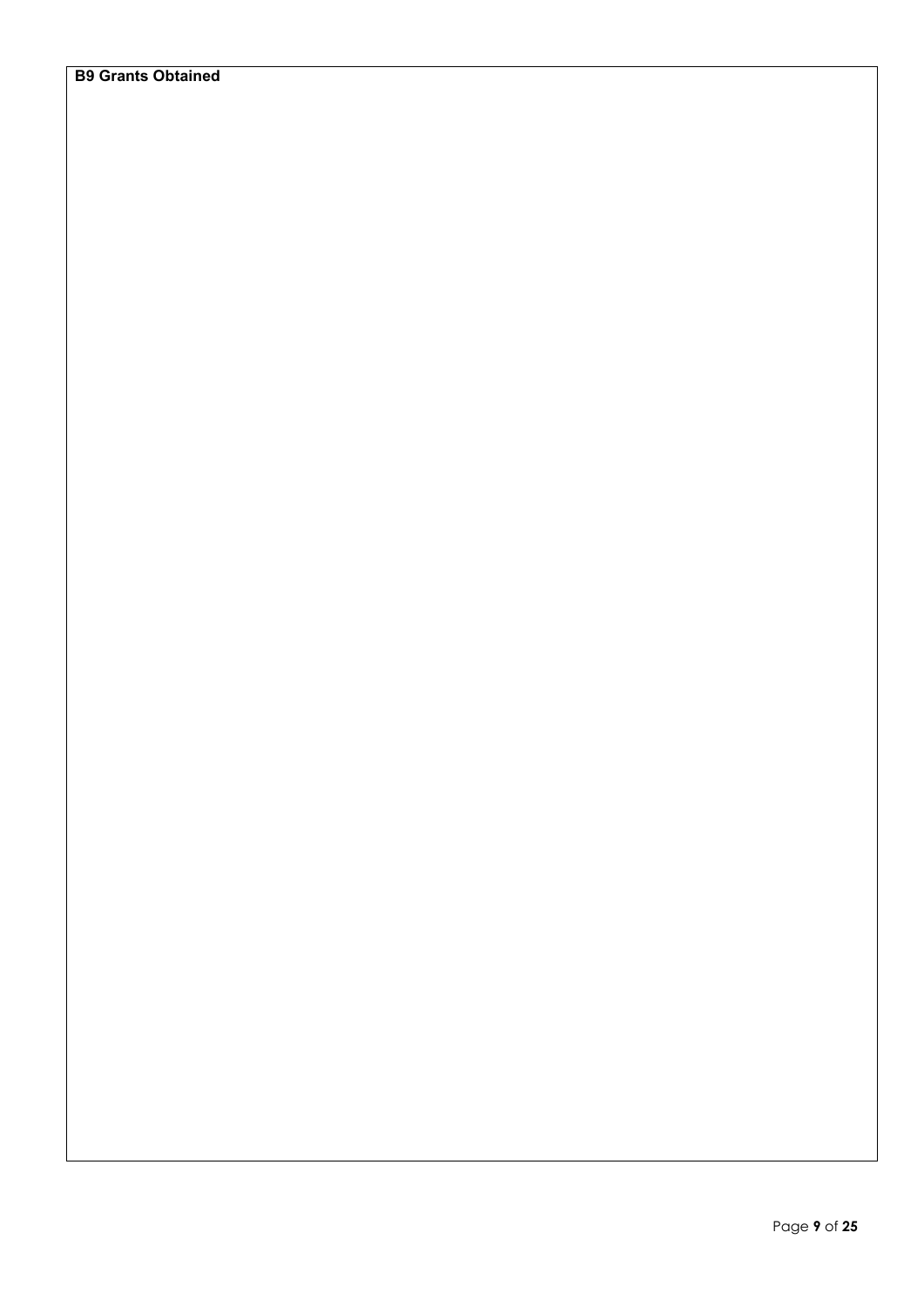**C1. Full Title of Proposed Research**

## **C2. Abstract of Research**

## **C3. MeSH Terms**

#### **C4. Research Methods**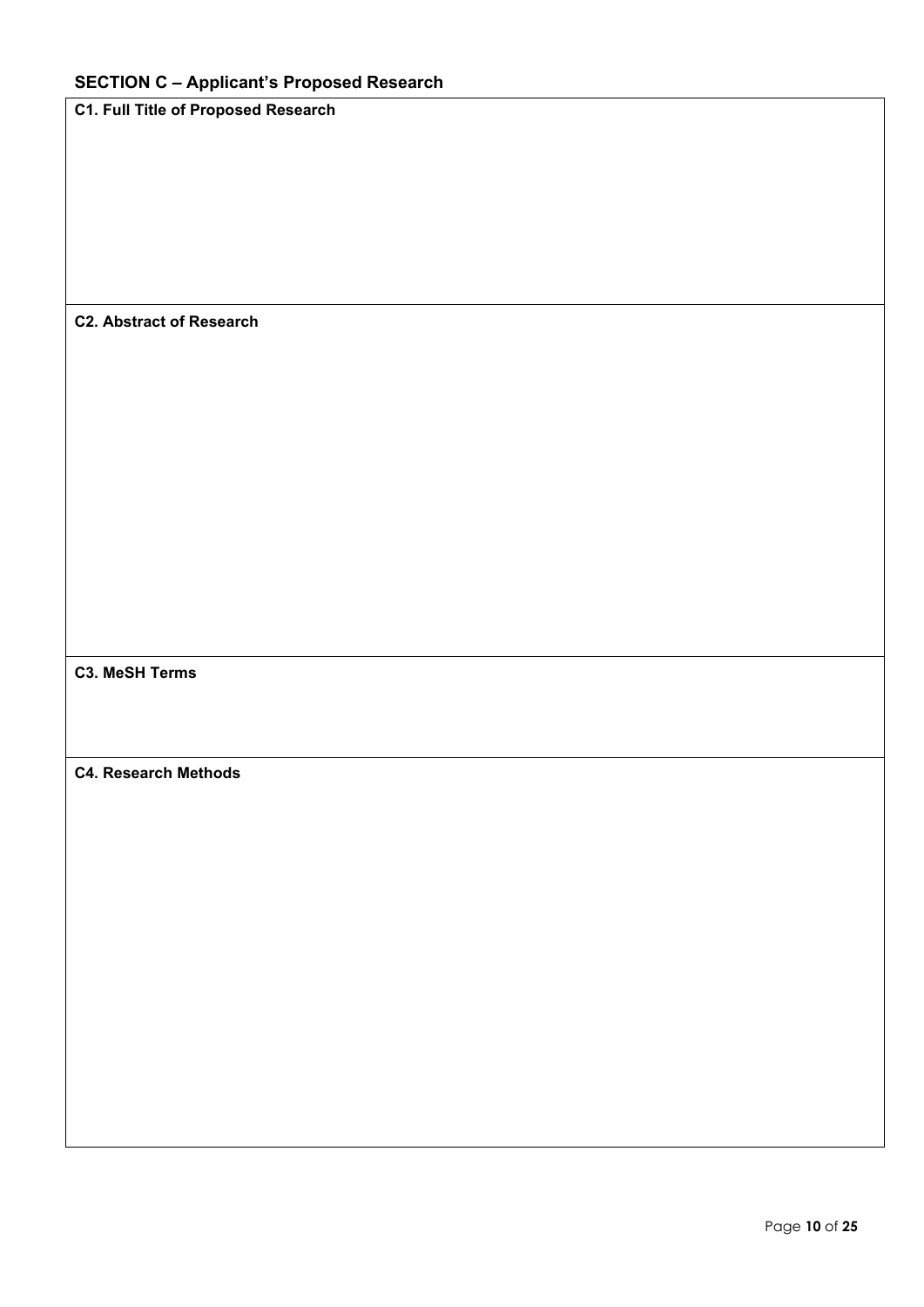#### **C5. Proposed Research (Page 1 of 4)**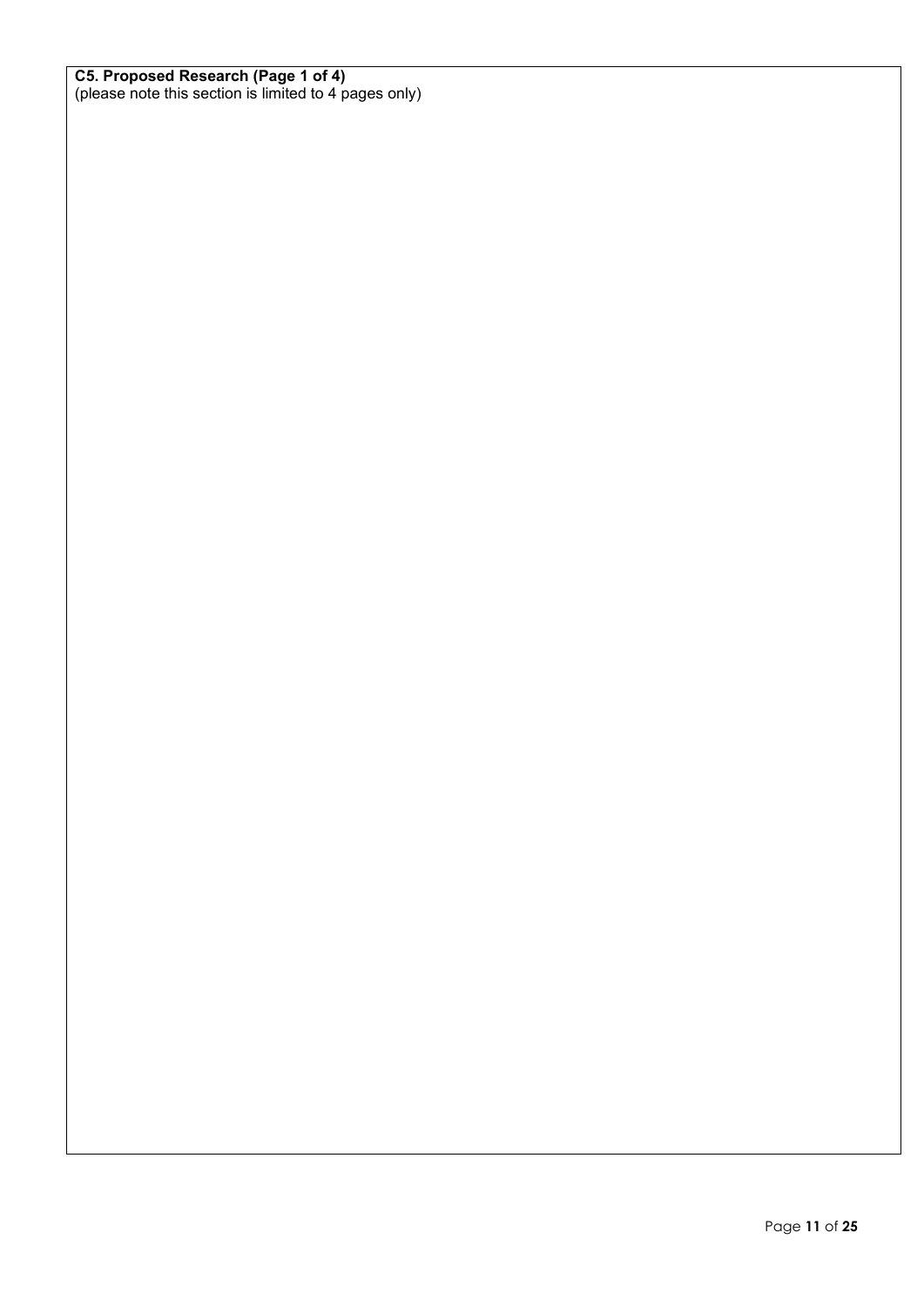#### **C5. Proposed Research (Page 2 of 4)**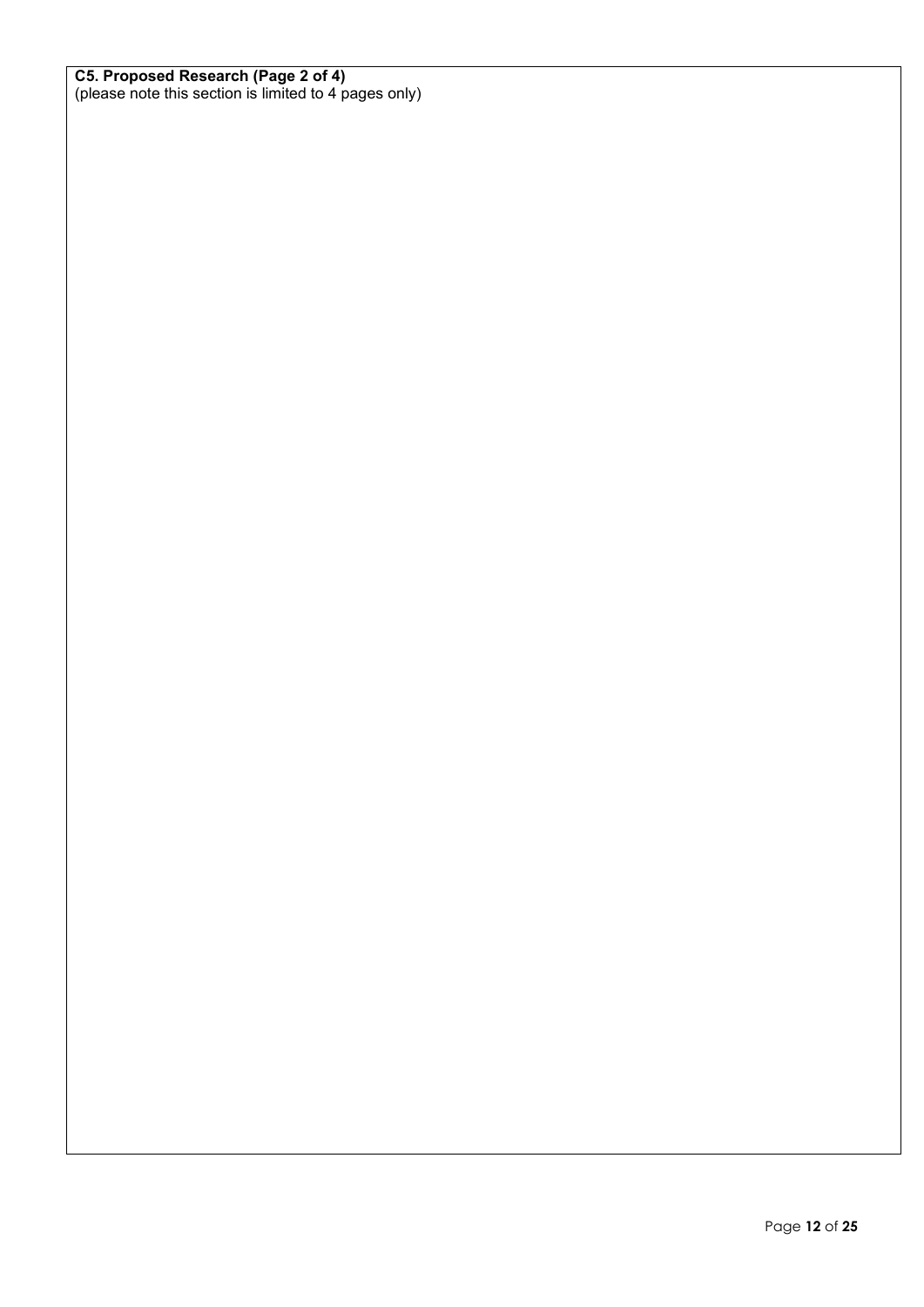#### **C5. Proposed Research (Page 3 of 4)**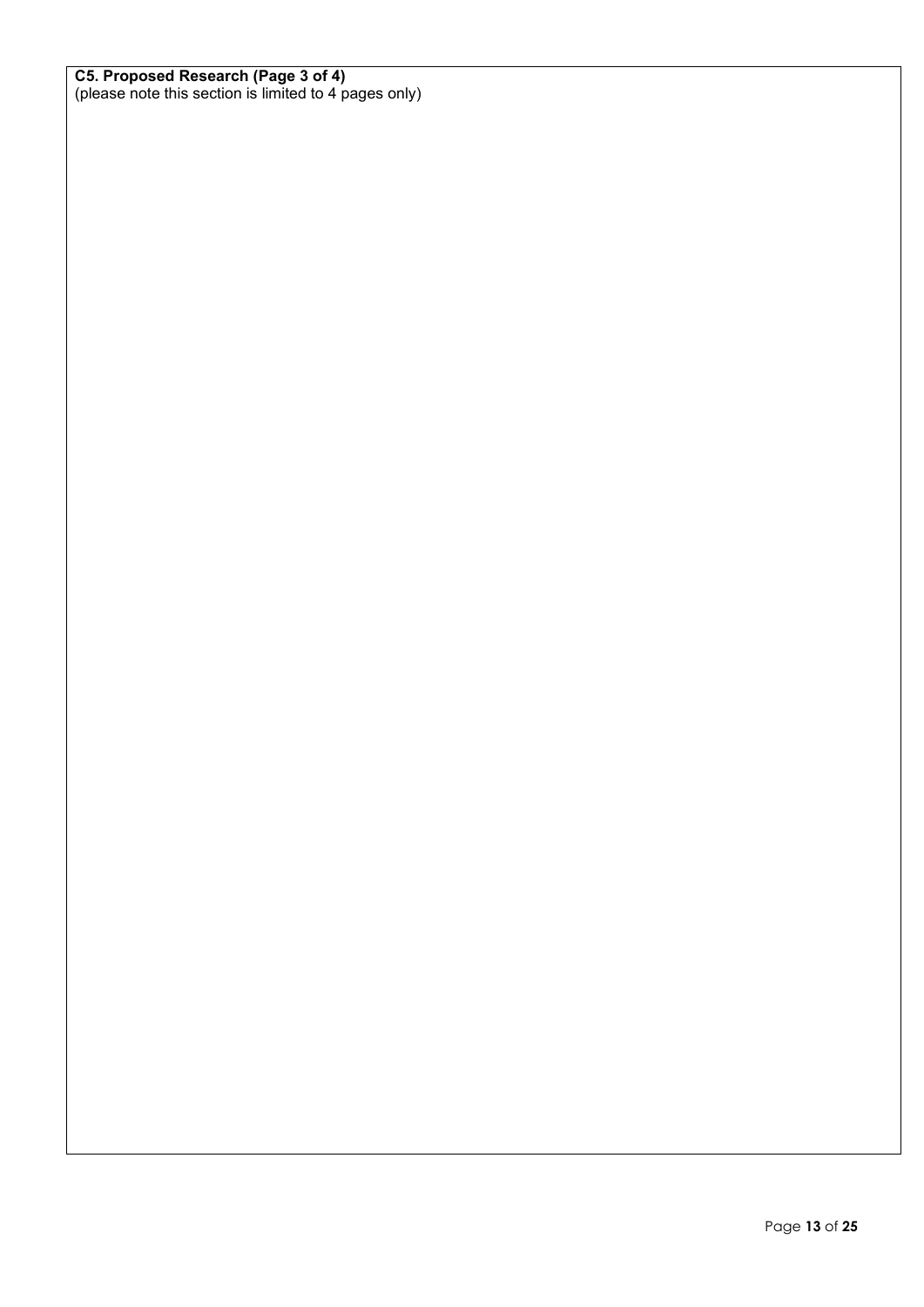#### **C5. Proposed Research (Page 4 of 4)**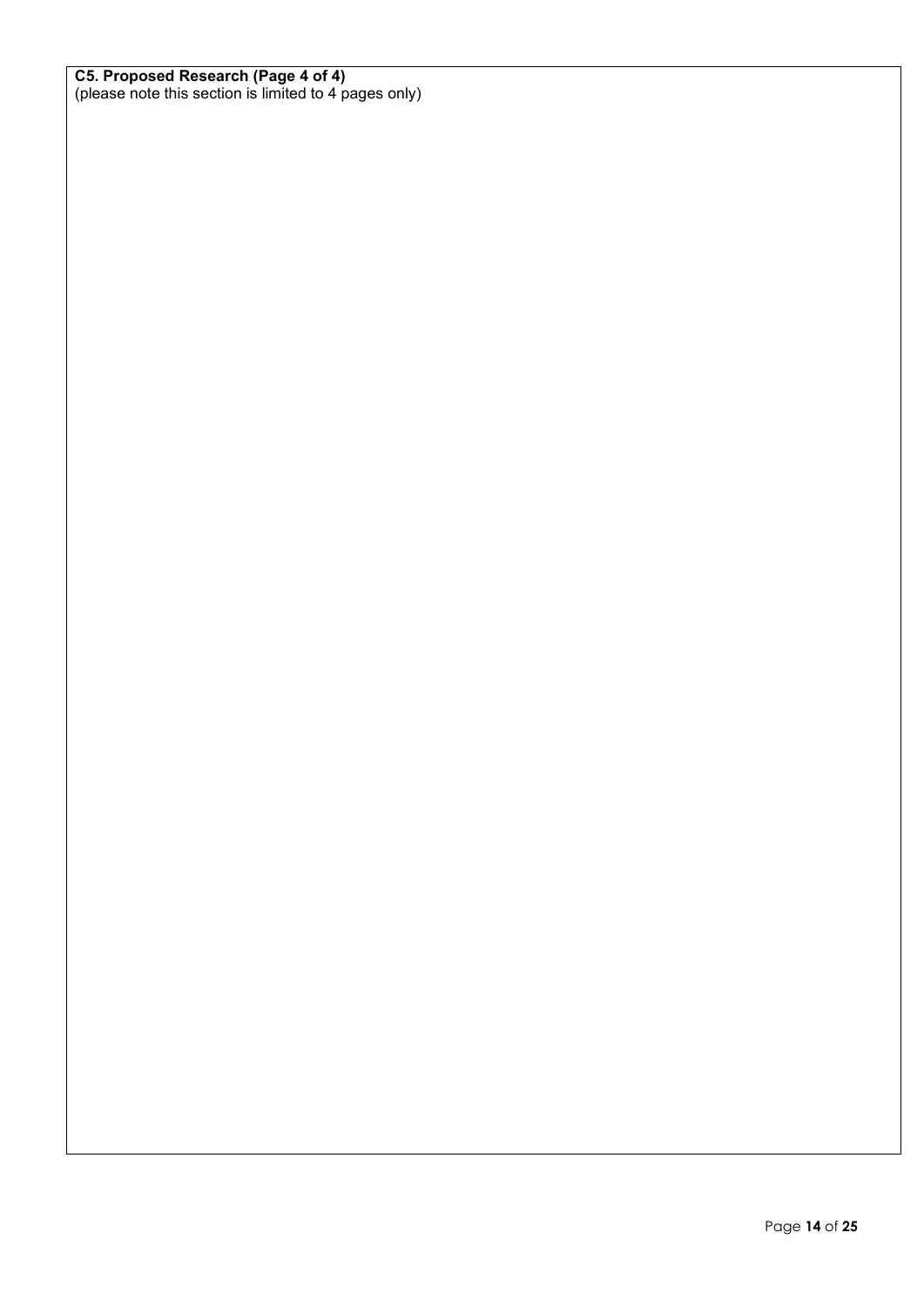#### **C6. References**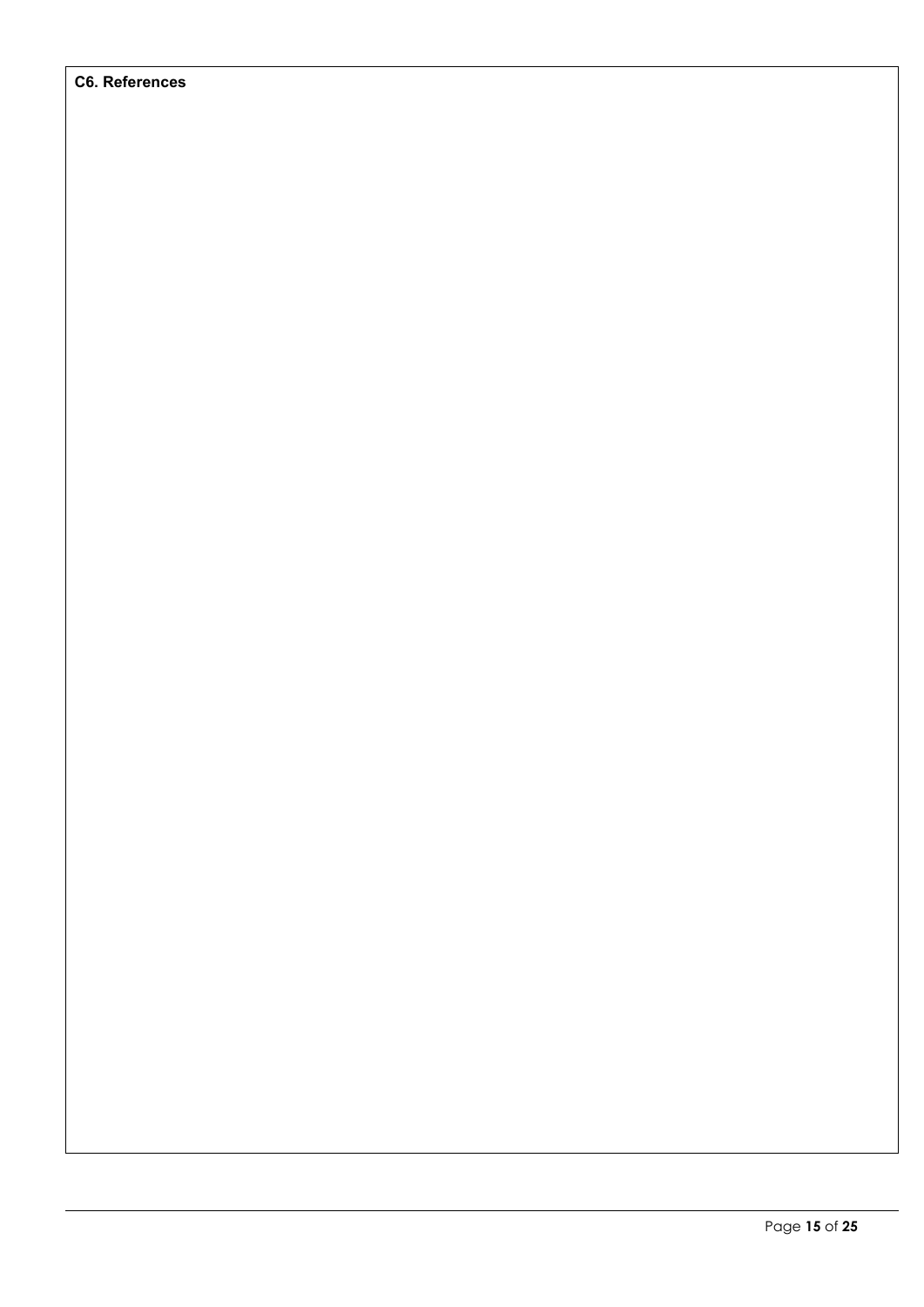| <b>C7. Cost of Proposed Research</b>                                                   |
|----------------------------------------------------------------------------------------|
| Total of directly incurred and directly allocated costs of proposed research<br>£      |
| Itemise and provide total costs for proposed research under the following headings:    |
| <b>Directly Incurred Costs:</b>                                                        |
| Salary Costs: (Fellow only) £                                                          |
| <b>Training &amp; Development:</b>                                                     |
| Tuition Fees (Maximum contributions apply, please see guidance notes):                 |
| Short Courses:                                                                         |
| Workshops:                                                                             |
|                                                                                        |
| Overseas Research Visit (1 visit over duration of award):                              |
| Conference Attendance (Maximum £3,000 over duration of award):                         |
| <b>Research Costs Contribution:</b><br>Consumables/Materials (Project specific costs): |
| Equipment (IT capped at maximum of £750 excluding VAT):                                |
| Equipment (Research related excluding VAT):                                            |
| Costs needed to support research:                                                      |
| <b>Directly Allocated Costs:</b><br><b>Specialist Expert Staff Support Costs:</b>      |
| <b>Research Facilities Costs:</b>                                                      |
|                                                                                        |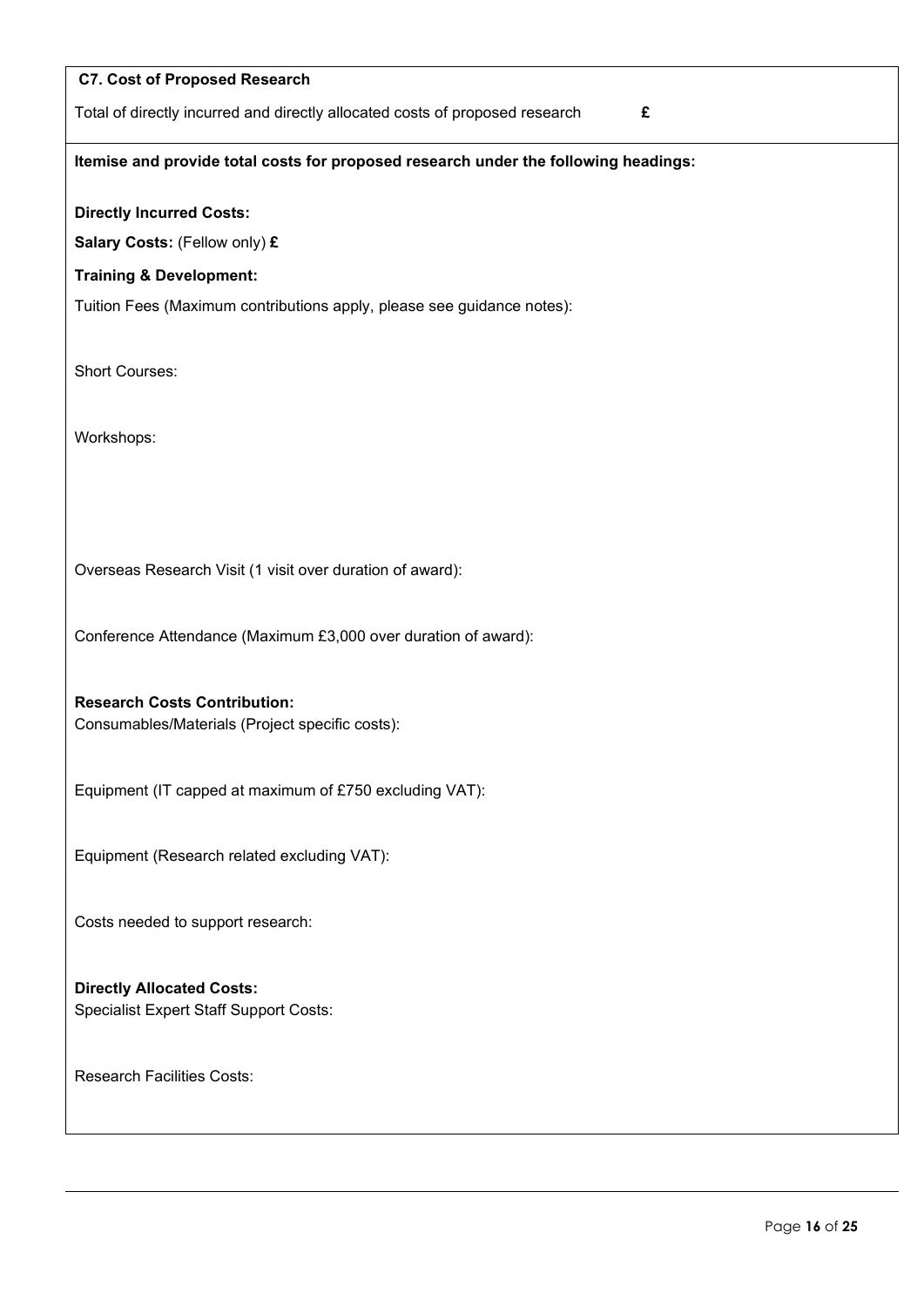| <b>NHS Service Support Costs</b>                                                                                         |                            |                           |
|--------------------------------------------------------------------------------------------------------------------------|----------------------------|---------------------------|
| Where the proposed research draws on NHS facilities, will it incur service support costs?                                | <b>YES</b>                 | $NO$ $\Box$               |
| If YES please state estimated costs of service support costs                                                             | £                          |                           |
| Has the cost of Service Support Costs been identified with help from the Comprehensive Local<br><b>Research Network?</b> | <b>YES</b>                 | <b>NO</b><br>$\mathbf{L}$ |
| <b>NHS Treatment Costs</b>                                                                                               |                            |                           |
| Will the proposed research result in Treatment Costs for NHS provider(s)?                                                | <b>YES</b>                 | NO                        |
| If YES, has the NHS provider agreed to meet these costs?                                                                 | <b>YES</b><br>$\mathbf{L}$ | <b>NO</b>                 |
| If YES please give details and include supporting letters with the application:                                          |                            |                           |
| If NO please state why supporting letters are not available:<br><b>Clinical Trials</b>                                   |                            |                           |
| Are you intending to undertake a clinical trial?                                                                         |                            |                           |
| If YES have you read the MRC "Good Practice Guidelines for Clinical Trials"?                                             |                            |                           |
|                                                                                                                          |                            |                           |
| If YES have you submitted an entry to the meta-registry for clinical trials?                                             |                            |                           |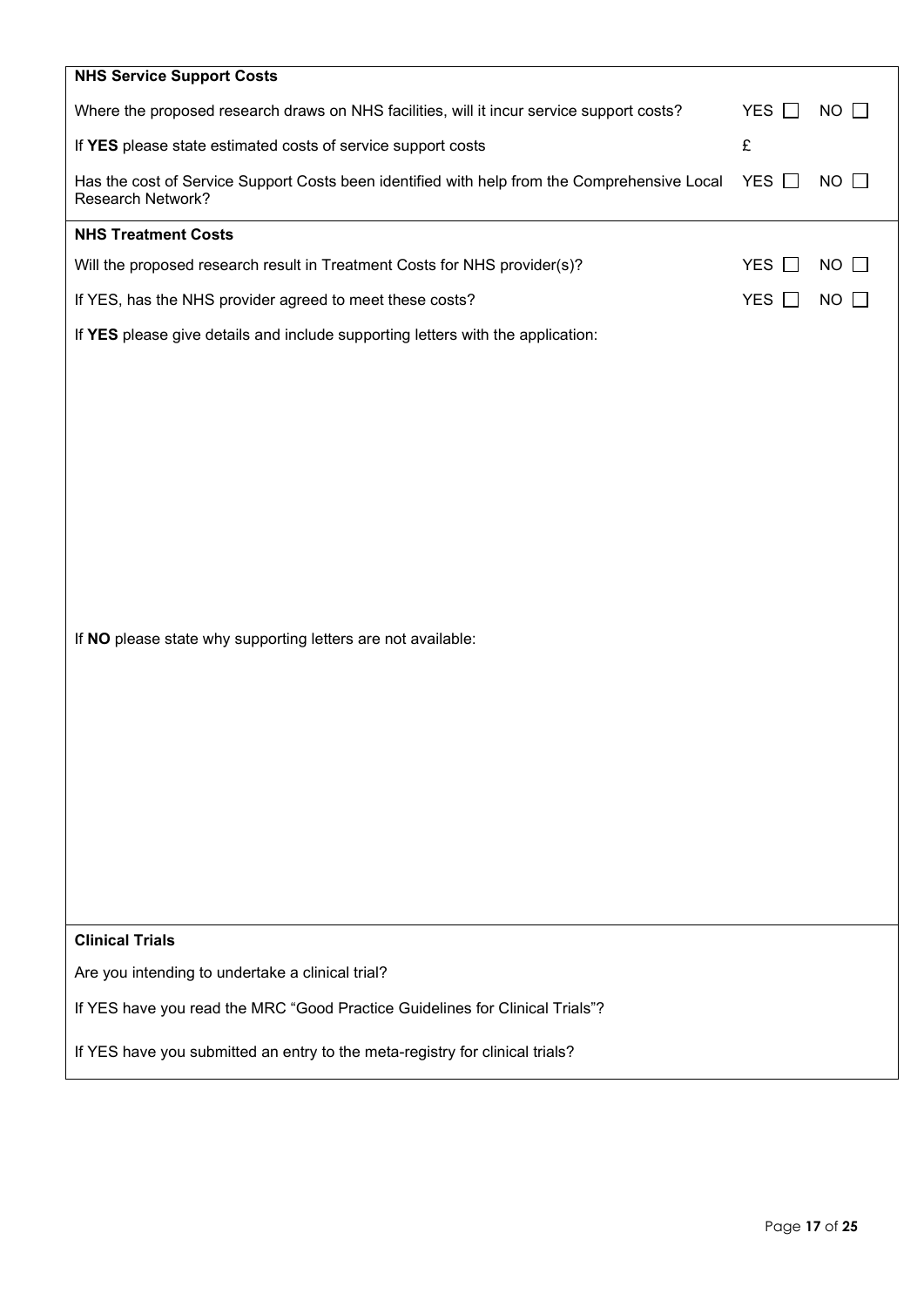**C8. What collaborations do you intend to develop during the proposed research?**

**C9. How will consumers be involved in the research proposed?**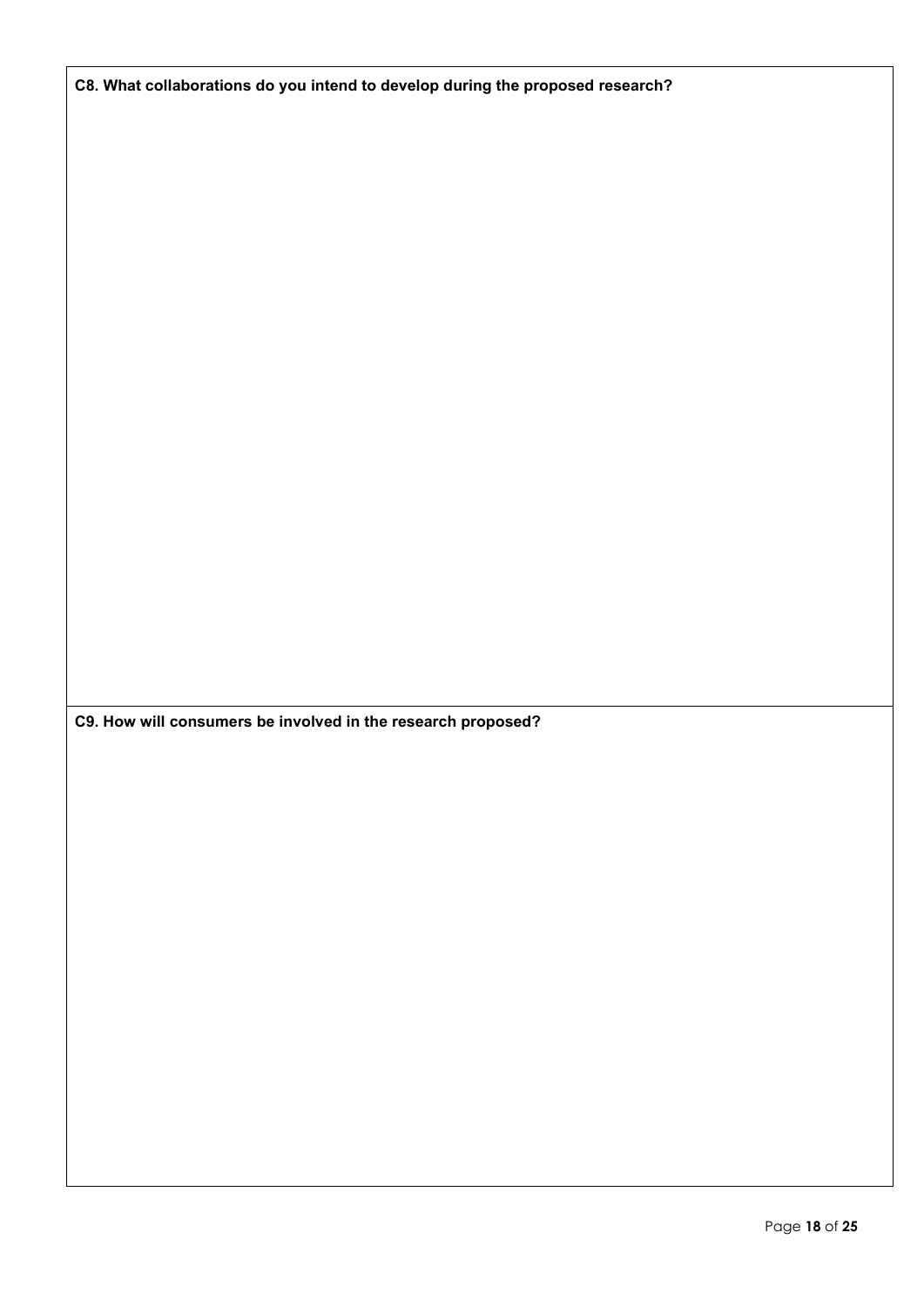# **SECTION D – Training & Development**

| <b>D1. Proposed Formal Study</b> |
|----------------------------------|
| Qualification                    |
| Subject                          |
| Department                       |
| Institution                      |

Qualification

Subject

Department

Institution

**D2. Proposed Training and Development Programme**

**D3. Proposed Academic Department(s) a) Department** Head of Department Institution Address

Town/City **Postcode** Head of Department Telephone Head of Department Email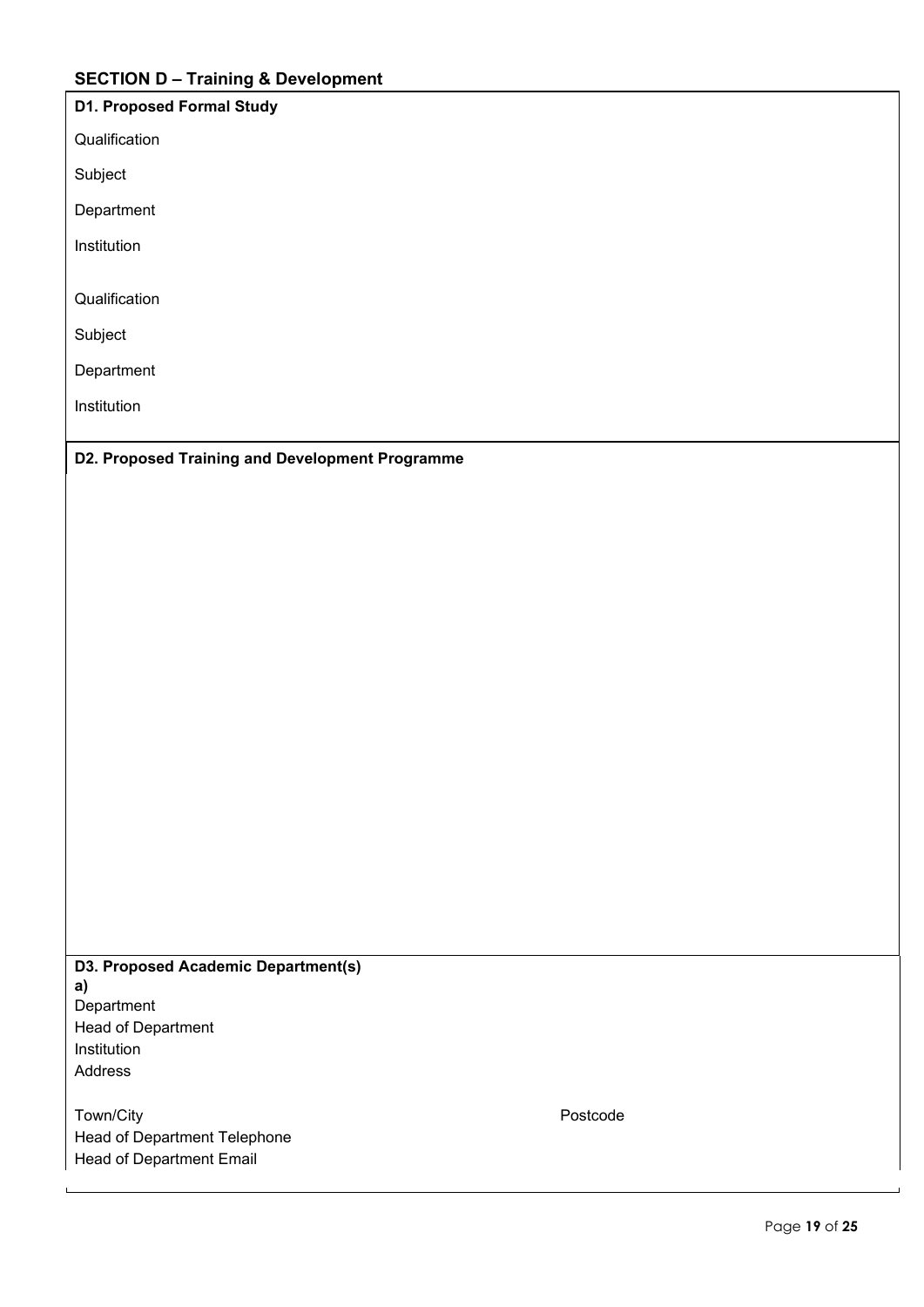| <b>D4. Research Supervision</b>                    |                                                                                          |            |  |
|----------------------------------------------------|------------------------------------------------------------------------------------------|------------|--|
| (a)                                                |                                                                                          |            |  |
| Name of Supervisor                                 |                                                                                          |            |  |
| Institution                                        |                                                                                          |            |  |
| Position                                           |                                                                                          |            |  |
| Qualifications                                     |                                                                                          |            |  |
|                                                    | Describe the supervisor's current research programme:                                    |            |  |
|                                                    |                                                                                          |            |  |
|                                                    |                                                                                          |            |  |
|                                                    |                                                                                          |            |  |
|                                                    |                                                                                          |            |  |
|                                                    |                                                                                          |            |  |
|                                                    |                                                                                          |            |  |
|                                                    |                                                                                          |            |  |
|                                                    |                                                                                          |            |  |
|                                                    |                                                                                          |            |  |
|                                                    | How does the proposed project fit the supervisor's current research programme?           |            |  |
|                                                    |                                                                                          |            |  |
|                                                    |                                                                                          |            |  |
|                                                    |                                                                                          |            |  |
|                                                    |                                                                                          |            |  |
|                                                    |                                                                                          |            |  |
|                                                    |                                                                                          |            |  |
|                                                    |                                                                                          |            |  |
|                                                    |                                                                                          |            |  |
|                                                    |                                                                                          |            |  |
| Number of research students previously supervised: |                                                                                          |            |  |
|                                                    | Masters                                                                                  | Doctorate: |  |
| Number of research students currently supervised:  |                                                                                          |            |  |
|                                                    | Masters                                                                                  | Doctorate: |  |
|                                                    | How many hours supervision per week would be provided by this supervisor?                |            |  |
|                                                    | List three recent publications by the supervisor which are relevant to this application: |            |  |
|                                                    |                                                                                          |            |  |
|                                                    |                                                                                          |            |  |
|                                                    |                                                                                          |            |  |
|                                                    |                                                                                          |            |  |
|                                                    |                                                                                          |            |  |
|                                                    |                                                                                          |            |  |
|                                                    |                                                                                          |            |  |
|                                                    |                                                                                          |            |  |
|                                                    |                                                                                          |            |  |
|                                                    |                                                                                          |            |  |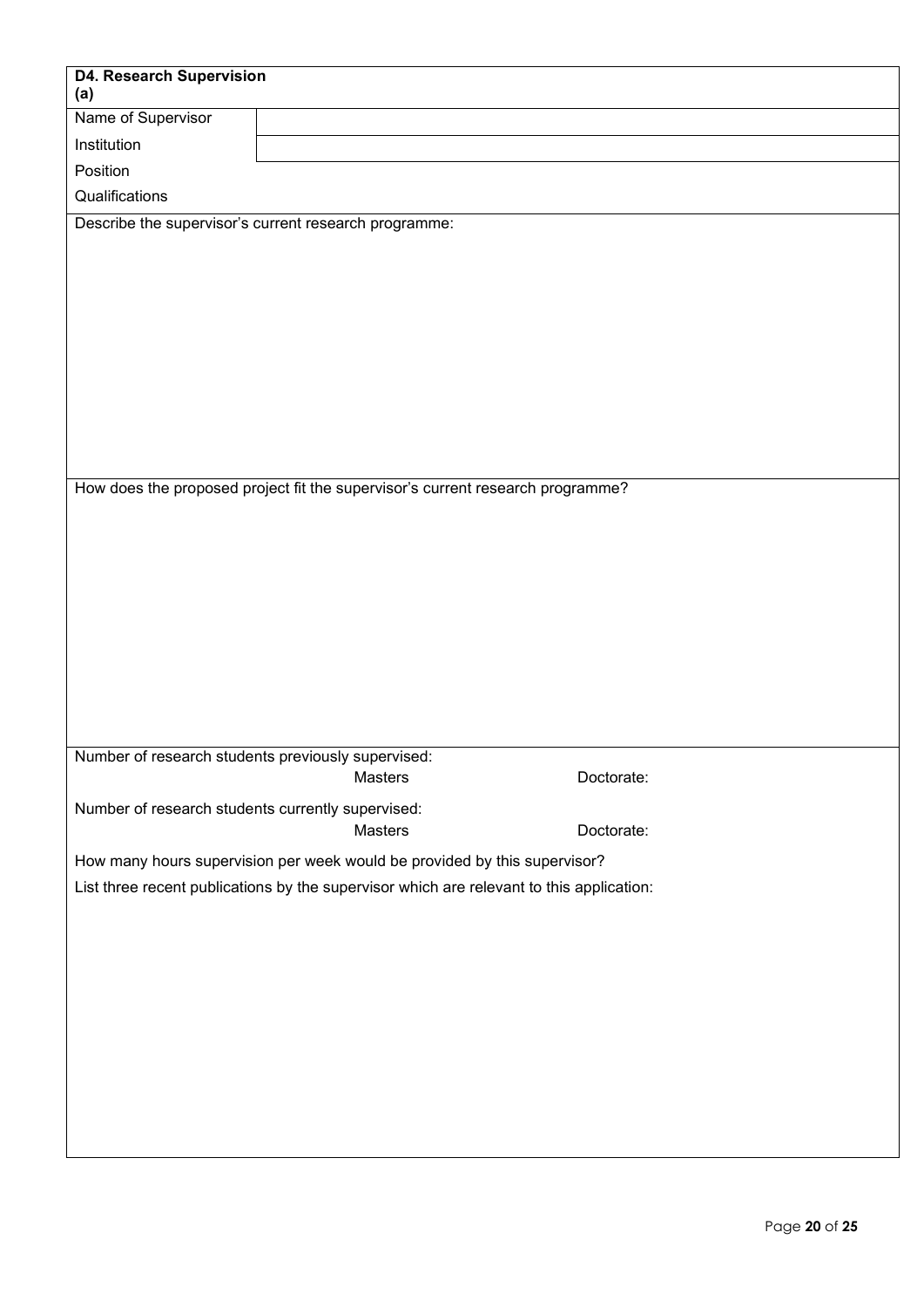| <b>D4. Research Supervision</b><br>(b)                                                   |         |            |
|------------------------------------------------------------------------------------------|---------|------------|
| Name of Supervisor                                                                       |         |            |
| Institution                                                                              |         |            |
| Position                                                                                 |         |            |
| Qualifications                                                                           |         |            |
| Describe the supervisor's current research programme:                                    |         |            |
|                                                                                          |         |            |
|                                                                                          |         |            |
|                                                                                          |         |            |
|                                                                                          |         |            |
|                                                                                          |         |            |
|                                                                                          |         |            |
|                                                                                          |         |            |
|                                                                                          |         |            |
|                                                                                          |         |            |
| How does the proposed project fit the supervisor's current research programme?           |         |            |
|                                                                                          |         |            |
|                                                                                          |         |            |
|                                                                                          |         |            |
|                                                                                          |         |            |
|                                                                                          |         |            |
|                                                                                          |         |            |
|                                                                                          |         |            |
|                                                                                          |         |            |
|                                                                                          |         |            |
| Number of research students previously supervised:                                       |         |            |
|                                                                                          | Masters | Doctorate: |
| Number of research students currently supervised:                                        |         |            |
|                                                                                          | Masters | Doctorate: |
| How many hours supervision per week would be provided by this supervisor?                |         |            |
| List three recent publications by the supervisor which are relevant to this application: |         |            |
|                                                                                          |         |            |
|                                                                                          |         |            |
|                                                                                          |         |            |
|                                                                                          |         |            |
|                                                                                          |         |            |
|                                                                                          |         |            |
|                                                                                          |         |            |
|                                                                                          |         |            |
|                                                                                          |         |            |
|                                                                                          |         |            |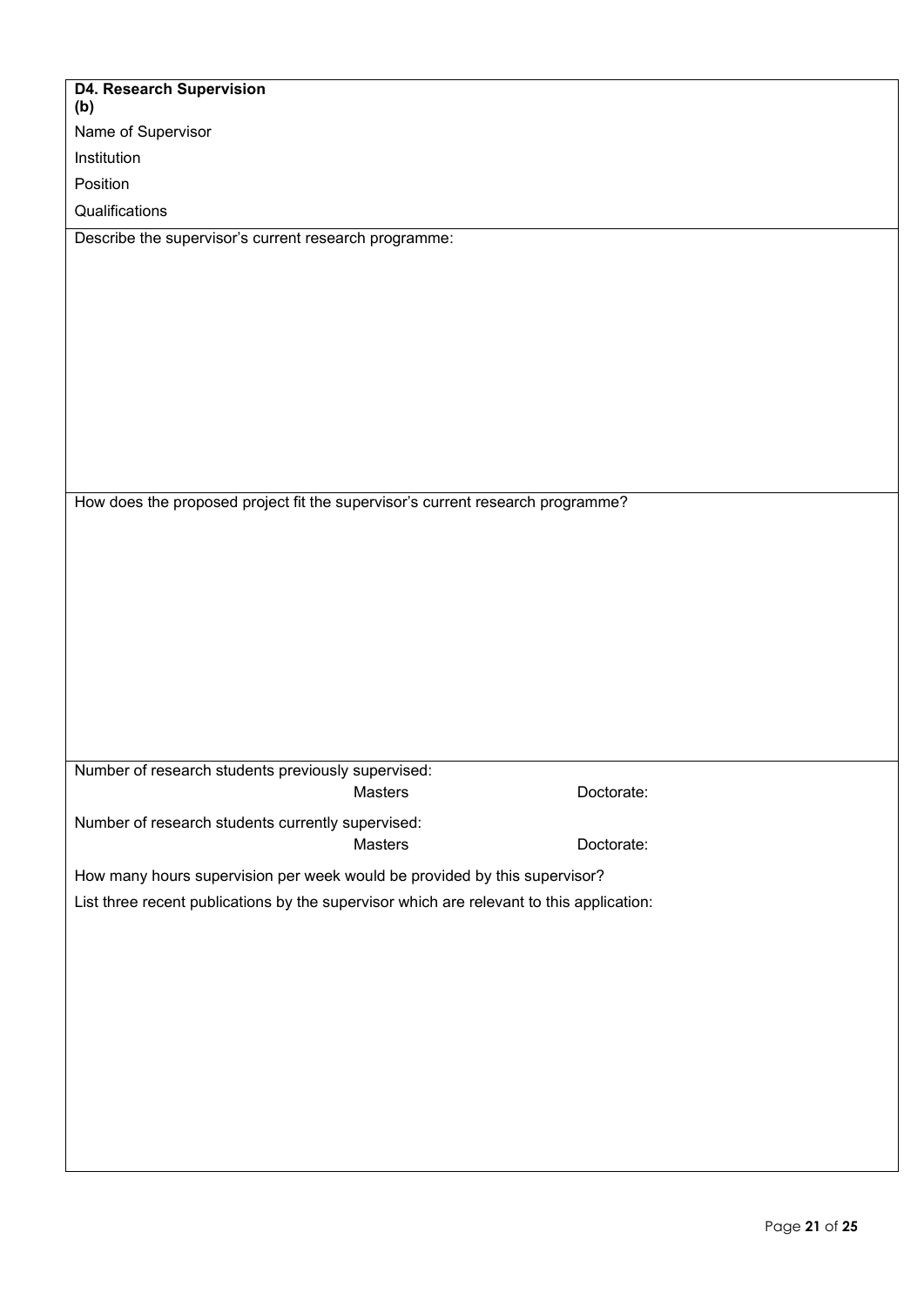**E1. Institutional Commitment – to be completed by the head of the academic department of the proposed academic host institution**

Please provide a supporting statement setting out how you and your department will support the applicant and their proposed research

| <b>E2. Basis of Fellowship</b>               |   |                                                                                                          |   |                       |                       |
|----------------------------------------------|---|----------------------------------------------------------------------------------------------------------|---|-----------------------|-----------------------|
| Do you wish to hold a fellowship at:         |   | 100% wte (3yrs) $\Box$                                                                                   |   | 75% wte (4yrs) $\Box$ | 60% wte (5yrs) $\Box$ |
| <b>E3. Apportionment of Candidate's Time</b> |   |                                                                                                          |   |                       |                       |
|                                              |   | What proportion of time is anticipated for the following activities within the time funded by the award: |   |                       |                       |
| Research:                                    | % | Formal courses:                                                                                          | % | Other training:       | %                     |
|                                              |   | What percentage of your total employment time will be allocated to the award?                            |   |                       | $\%$                  |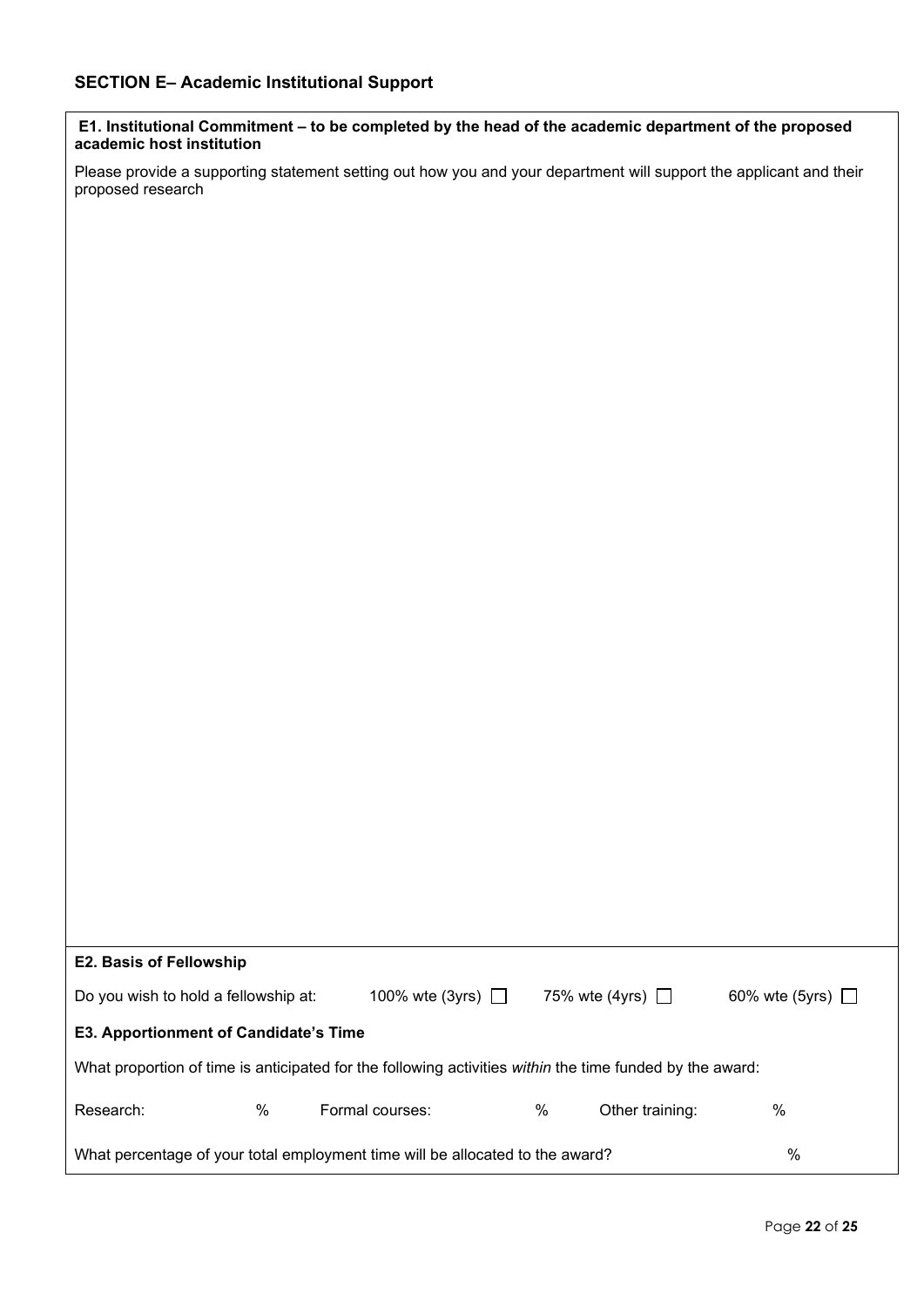# **SECTION F – Declarations & Authorisations**

| <b>F1. Declarations</b>                                                                                               |
|-----------------------------------------------------------------------------------------------------------------------|
| Has any work relevant to this proposal already commenced?                                                             |
| If yes, please give details:                                                                                          |
|                                                                                                                       |
|                                                                                                                       |
|                                                                                                                       |
|                                                                                                                       |
|                                                                                                                       |
|                                                                                                                       |
|                                                                                                                       |
|                                                                                                                       |
|                                                                                                                       |
|                                                                                                                       |
|                                                                                                                       |
| <b>F2. Ethical Considerations</b>                                                                                     |
| Have you read "Research Governance Framework for Health and Social Care"?                                             |
| Does the proposed research programme raise ethical issues?                                                            |
| If yes, please give details:                                                                                          |
|                                                                                                                       |
|                                                                                                                       |
|                                                                                                                       |
|                                                                                                                       |
|                                                                                                                       |
|                                                                                                                       |
|                                                                                                                       |
|                                                                                                                       |
|                                                                                                                       |
|                                                                                                                       |
| Does the research involve:                                                                                            |
| Experimentation on human participants?                                                                                |
| The use of human tissue?                                                                                              |
| The use of biological samples?                                                                                        |
|                                                                                                                       |
| If you answered yes to any of the above, please justify the use of human participants and the numbers involved and/or |
| the nature and quantity of material to be used:                                                                       |
|                                                                                                                       |
|                                                                                                                       |
|                                                                                                                       |
|                                                                                                                       |
|                                                                                                                       |
|                                                                                                                       |
|                                                                                                                       |
|                                                                                                                       |
| If human participants will be used, will there be equal numbers of male and female participants?                      |
|                                                                                                                       |
|                                                                                                                       |
| Does the programme involve the administration of drugs, chemical agents or vaccines to the<br>participants?           |
|                                                                                                                       |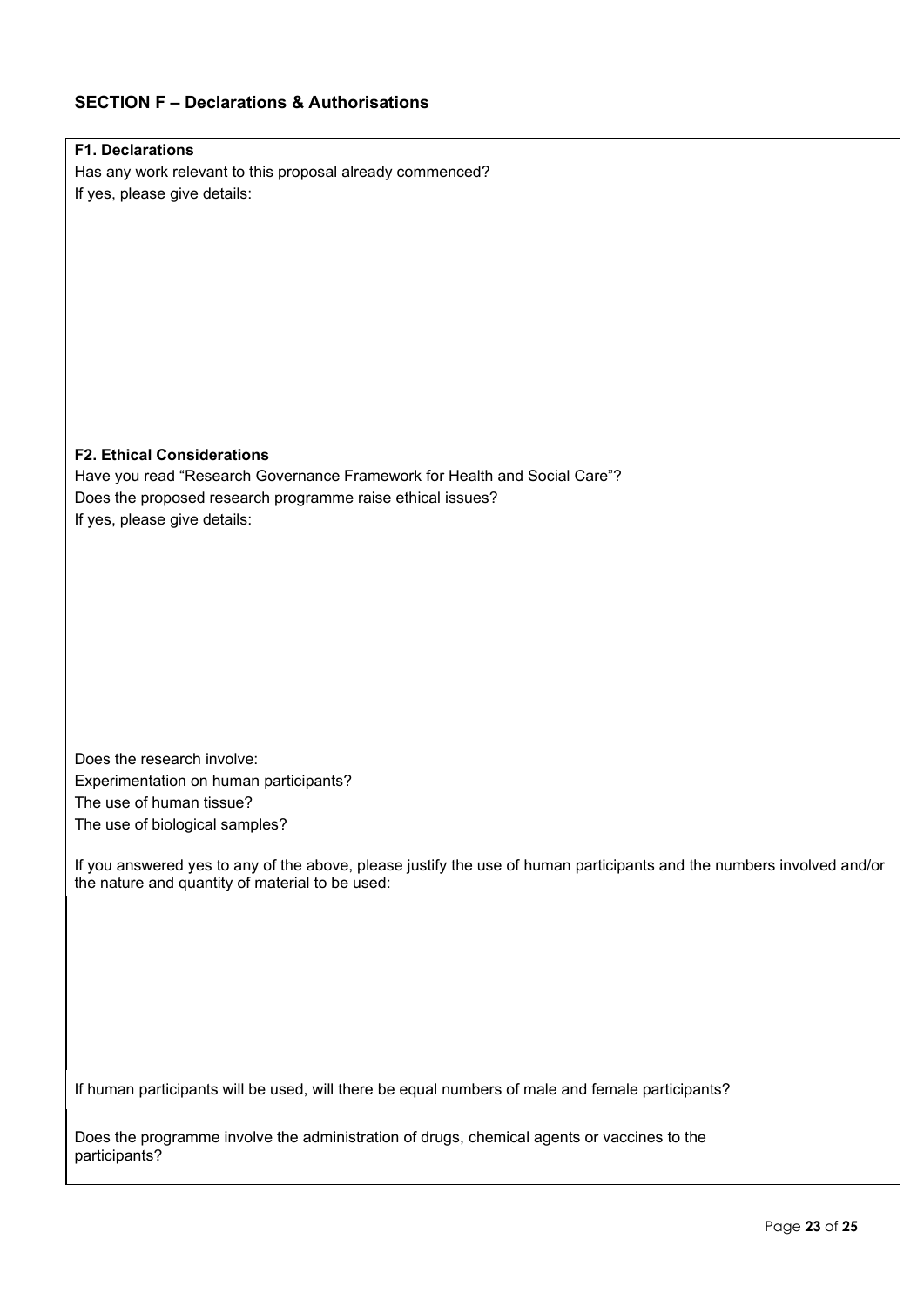Does the programme involve the use of personal information?

If yes, will the information be anonymous or anonymised?

Have the appropriate regulatory bodies granted the necessary approvals? Please give details of any other ethical factors that the Department of Health should be aware of:

I confirm that I have secured all the necessary licences and approvals in relation to this research programme and will abide by the terms of those licences and approvals in the course of this programme:

#### **F3. Signatures, Authorisations and Endorsements Candidate:**

I have read the Guidance Notes and agree to accept the process by which an application is assessed and agree to abide by the conditions under which an award may be granted. I understand that the application will be shared with members of the Expert Review Panel and sent for external peer review.

Name:

Signature:

Date:(dd/mm/yy)

#### **Supervisor 1:**

I have read this application and the Guidance Notes. I am willing to act as the applicant's academic supervisor for research and career development and agree to abide by the conditions under which an award may be granted.

Name:

Job Title:

Email Address:

Signature: (Electronic Signature Acceptable)

Date:(dd/mm/yy)

#### **Supervisor 2:**

j.

I have read this application and the Guidance Notes. I am willing to act as the applicant's academic supervisor for research and career development and agree to abide by the conditions under which an award may be granted.

Name:

Job Title:

Email Address:

Signature: (Electronic Signature Acceptable)

Date:(dd/mm/yy)